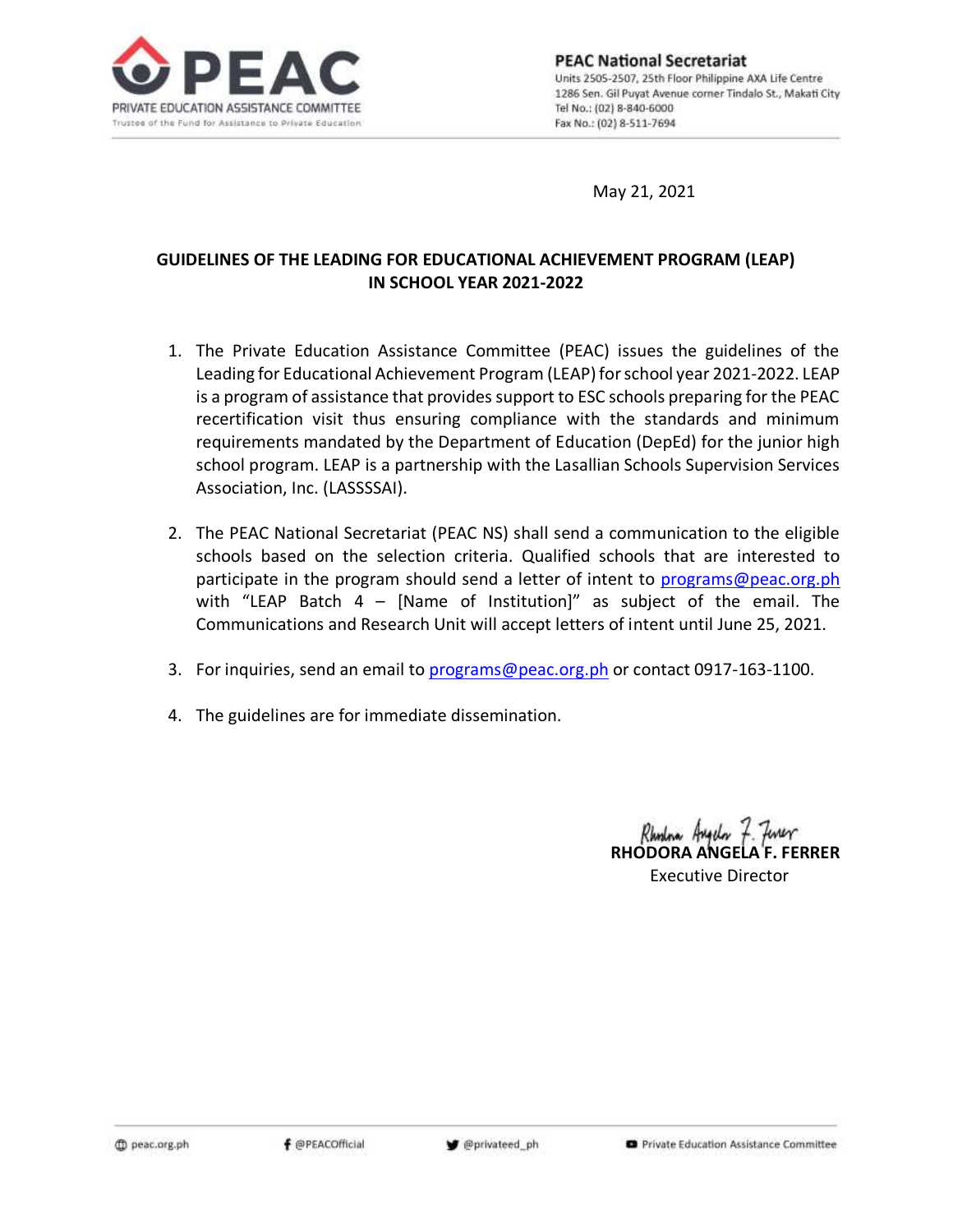

## **Leading for Educational Achievement Program (LEAP)**

Guidelines for School Year 2021-2022

#### **Introduction**

The Private Education Assistance Committee (PEAC), the trustee of the Fund for Assistance to Private Education (FAPE), has been mandated to support programs and projects that will contribute to the improvement in the quality of Philippine education. Focus is given to the development of the private education sector, which is a partner of government in providing quality education and in recognition of the complementary roles of the private and public schools.

Quality education is delivered by effective schools. All students can learn and achieve, and there are a number of school-based factors that positively influence learning outcomes in schools such as clear and focused mission, strong instructional leadership, and safe and orderly environment, to name a few.

#### **Description**

The **Leading for Educational Achievement Program, or LEAP**, is a program of assistance for private schools to support school improvement efforts through a mechanism of partnership with experts who will guide the schools in initiating and sustaining initiatives that will contribute to improving the school and student outcomes.

PEAC has approved a partnership with the Lasallian Schools Supervision Services Association, Inc. (LASSSAI) to provide supervision and other services in the areas of administration and governance; curriculum, assessment and instruction; instructional leadership; and faculty.

### **Eligibility Criteria**

The PEAC National Secretariat will draw up a list of ESC-participating schools that have been recertified in SY 2020-2021 and received an overall rating of 2 but with a rating of 3 and above in at least 2 Core Areas.

### **Grant**

The financial assistance of Php156,300 will cover the cost of the LASSAI services for a one-year engagement. The inclusions of this service are at least five (5) site visits and at least two (2) annual activities.